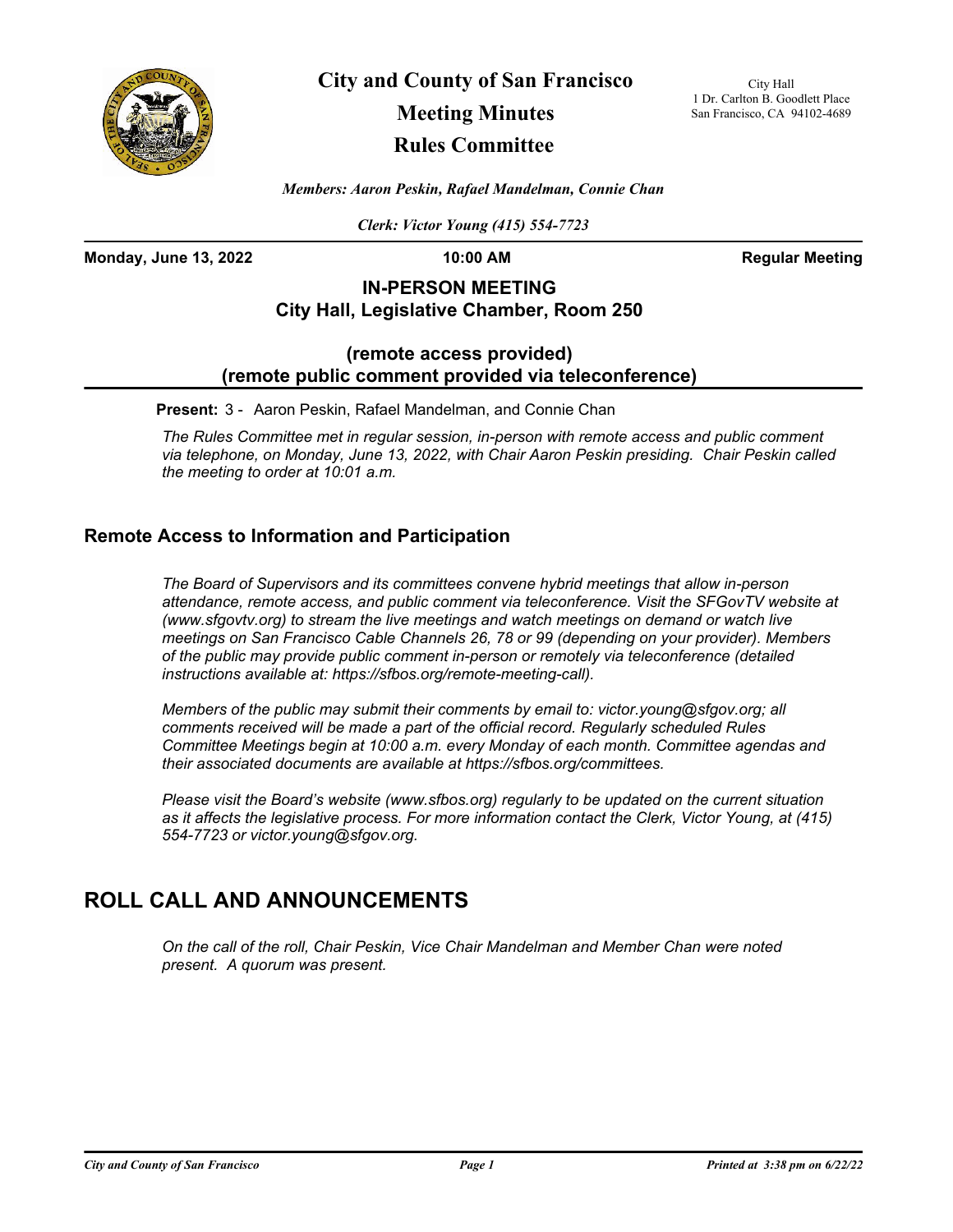## **COMMUNICATIONS**

*Victor Young, Rules Committee Clerk, instructed members of the public, when general public comment is called, to contribute live comments for up to two minutes by dialing the provided telephone number. When connected, they will receive another prompt to dial \* 3 to be added to the queue to speak. Make sure to call from a quiet location, speak clearly and slowly, and turn*  down your television or radio. Written comments may be submitted through email *(victor.young@sfgov.org) or the U.S. Postal Service at City Hall, 1 Dr. Carlton B. Goodlett Place, Room 244, San Francisco, CA 94102.*

## **AGENDA CHANGES**

*There were no agenda changes.*

## **REGULAR AGENDA**

*Chair Peskin requested that File Nos. 220486 and 220487 be called together.*

#### **[220487](http://sfgov.legistar.com/gateway.aspx?m=l&id=38679) [Mayoral Reappointment, Port Commission - William Adams]**

Motion approving/rejecting the Mayor's nomination for reappointment of William Adams to the Port Commission, for a term ending May 1, 2026. (Clerk of the Board) (Charter, Section 4.114, provides that the Mayor's appointment is subject to confirmation by a majority (six votes) of the Board of Supervisors, with no timeframe to confirm specified. Transmittal Date: April 27, 2022.)

05/03/22; RECEIVED AND ASSIGNED to Rules Committee.

*Heard in Committee. Speakers: William Adams; Gail Gilman; spoke on their qualifications and answered questions raised throughout the discussion. Mark Gleason; spoke in support of the reappointment of various applicants.*

**Chair Peskin moved that this Motion be AMENDED, AN AMENDMENT OF THE WHOLE BEARING NEW TITLE, by striking the word 'rejecting' throughout the legislation and adding other clarifying and conforming changes. The motion carried by the following vote:**

Ayes: 3 - Peskin, Mandelman, Chan

Motion approving the Mayor's nomination for reappointment of William Adams to the Port Commission, for a term ending May 1, 2026. (Clerk of the Board)

(Charter, Section 4.114, provides that the Mayor's appointment is subject to confirmation by a majority (six votes) of the Board of Supervisors, with no timeframe to confirm specified. Transmittal Date: April 27, 2022.)

**Chair Peskin moved that this Motion be RECOMMENDED AS AMENDED. The motion carried by the following vote:**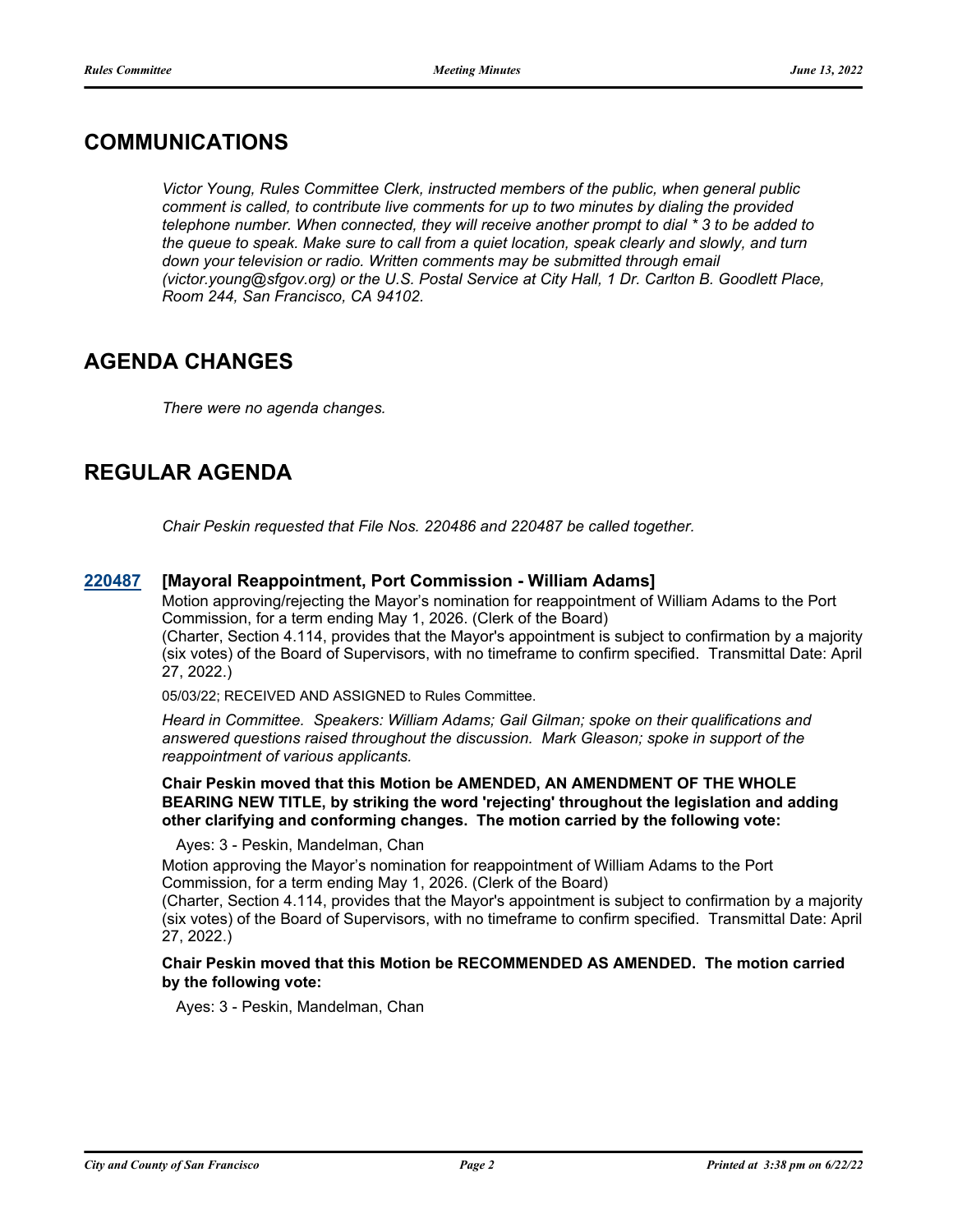#### **[220486](http://sfgov.legistar.com/gateway.aspx?m=l&id=38678) [Mayoral Reappointment, Port Commission - Gail Gilman]**

Motion approving/rejecting the Mayor's nomination for reappointment of Gail Gilman to the Port Commission, for a term ending May 1, 2026. (Clerk of the Board)

(Charter, Section 4.114, provides that the Mayor's appointment is subject to confirmation by a majority (six votes) of the Board of Supervisors, with no timeframe to confirm specified. Transmittal Date: April 27, 2022.)

05/03/22; RECEIVED AND ASSIGNED to Rules Committee.

*Heard in Committee. Speakers: William Adams; Gail Gilman; spoke on their qualifications and answered questions raised throughout the discussion. Mark Gleason; spoke in support of the reappointment of various applicants.*

#### **Chair Peskin moved that this Motion be AMENDED, AN AMENDMENT OF THE WHOLE BEARING NEW TITLE, by striking the word 'rejecting' throughout the legislation and adding other clarifying and conforming changes. The motion carried by the following vote:**

#### Ayes: 3 - Peskin, Mandelman, Chan

Motion approving the Mayor's nomination for reappointment of Gail Gilman to the Port Commission, for a term ending May 1, 2026. (Clerk of the Board)

(Charter, Section 4.114, provides that the Mayor's appointment is subject to confirmation by a majority (six votes) of the Board of Supervisors, with no timeframe to confirm specified. Transmittal Date: April 27, 2022.)

#### **Chair Peskin moved that this Motion be RECOMMENDED AS AMENDED. The motion carried by the following vote:**

Ayes: 3 - Peskin, Mandelman, Chan

*Chair Peskin requested that File Nos. 220660, 220661, and 220662 be called together.*

#### **[220662](http://sfgov.legistar.com/gateway.aspx?m=l&id=38854) [Appointment, Treasury Oversight Committee - Nancy Hom]**

Motion approving/rejecting the Treasurer's nomination of Nancy Hom, for a term ending June 17, 2026, to the Treasury Oversight Committee. (Clerk of the Board) 05/19/22; RECEIVED FROM DEPARTMENT.

06/07/22; RECEIVED AND ASSIGNED to Rules Committee.

*Heard in Committee. Speakers: Meghan Wallace; Nancy Hom; spoke on their qualifications and answered questions raised throughout the discussion. David Pilpel; spoke in support of the reappointment of various applicants.*

**Chair Peskin moved that this Motion be AMENDED, AN AMENDMENT OF THE WHOLE BEARING NEW TITLE, by striking the word 'rejecting' throughout the legislation and adding other clarifying and conforming changes. The motion carried by the following vote:**

Ayes: 3 - Peskin, Mandelman, Chan

Motion approving the Treasurer's nomination of Nancy Hom, for a term ending June 17, 2026, to the Treasury Oversight Committee. (Clerk of the Board)

#### **Chair Peskin moved that this Motion be RECOMMENDED AS AMENDED. The motion carried by the following vote:**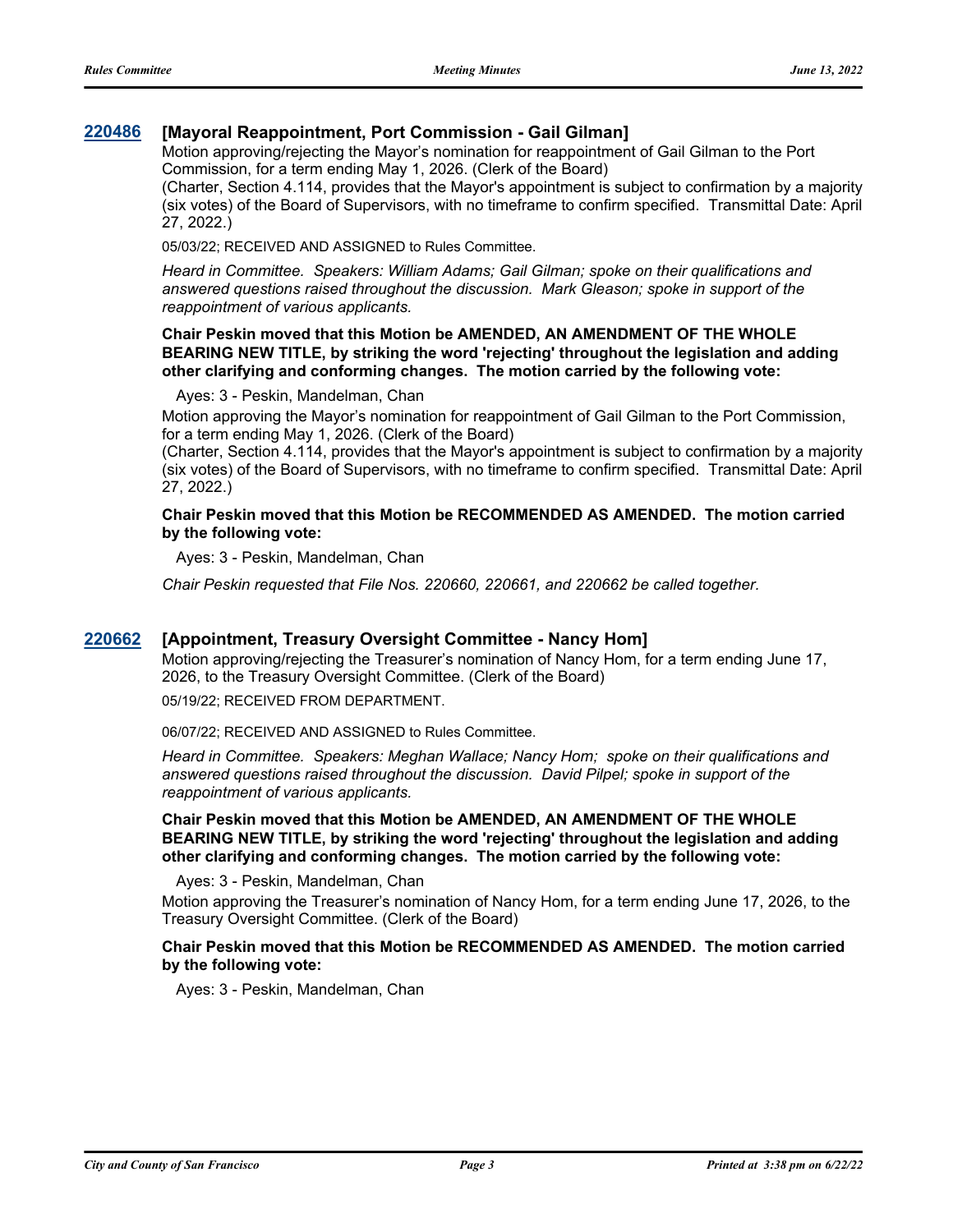#### **[220661](http://sfgov.legistar.com/gateway.aspx?m=l&id=38853) [Appointment, Treasury Oversight Committee - Meghan Wallace]**

Motion approving/rejecting the Treasurer's nomination of Meghan Wallace, for a term ending June 17, 2026, to the Treasury Oversight Committee. (Clerk of the Board)

05/19/22; RECEIVED FROM DEPARTMENT.

06/07/22; RECEIVED AND ASSIGNED to Rules Committee.

*Heard in Committee. Speakers: Meghan Wallace; Nancy Hom; spoke on their qualifications and answered questions raised throughout the discussion. David Pilpel; spoke in support of the reappointment of various applicants.*

**Chair Peskin moved that this Motion be AMENDED, AN AMENDMENT OF THE WHOLE BEARING NEW TITLE, by striking the word 'rejecting' throughout the legislation and adding other clarifying and conforming changes. The motion carried by the following vote:**

Ayes: 3 - Peskin, Mandelman, Chan

Motion approving the Treasurer's nomination of Meghan Wallace, for a term ending June 17, 2026, to the Treasury Oversight Committee. (Clerk of the Board)

**Chair Peskin moved that this Motion be RECOMMENDED AS AMENDED. The motion carried by the following vote:**

Ayes: 3 - Peskin, Mandelman, Chan

#### **[220660](http://sfgov.legistar.com/gateway.aspx?m=l&id=38852) [Appointment, Treasury Oversight Committee - Ben Rosenfield]**

Motion approving/rejecting the Treasurer's nomination of Ben Rosenfield, for a term ending June 17, 2026, to the Treasury Oversight Committee. (Clerk of the Board) 05/19/22; RECEIVED FROM DEPARTMENT.

06/07/22; RECEIVED AND ASSIGNED to Rules Committee.

*Heard in Committee. Speakers: Meghan Wallace; Nancy Hom; spoke on their qualifications and answered questions raised throughout the discussion. David Pilpel; spoke in support of the reappointment of various applicants.*

**Chair Peskin moved that this Motion be AMENDED, AN AMENDMENT OF THE WHOLE BEARING NEW TITLE, by striking the word 'rejecting' throughout the legislation and adding other clarifying and conforming changes. The motion carried by the following vote:**

Ayes: 3 - Peskin, Mandelman, Chan

Motion approving the Treasurer's nomination of Ben Rosenfield, for a term ending June 17, 2026, to the Treasury Oversight Committee. (Clerk of the Board)

#### **Chair Peskin moved that this Motion be RECOMMENDED AS AMENDED. The motion carried by the following vote:**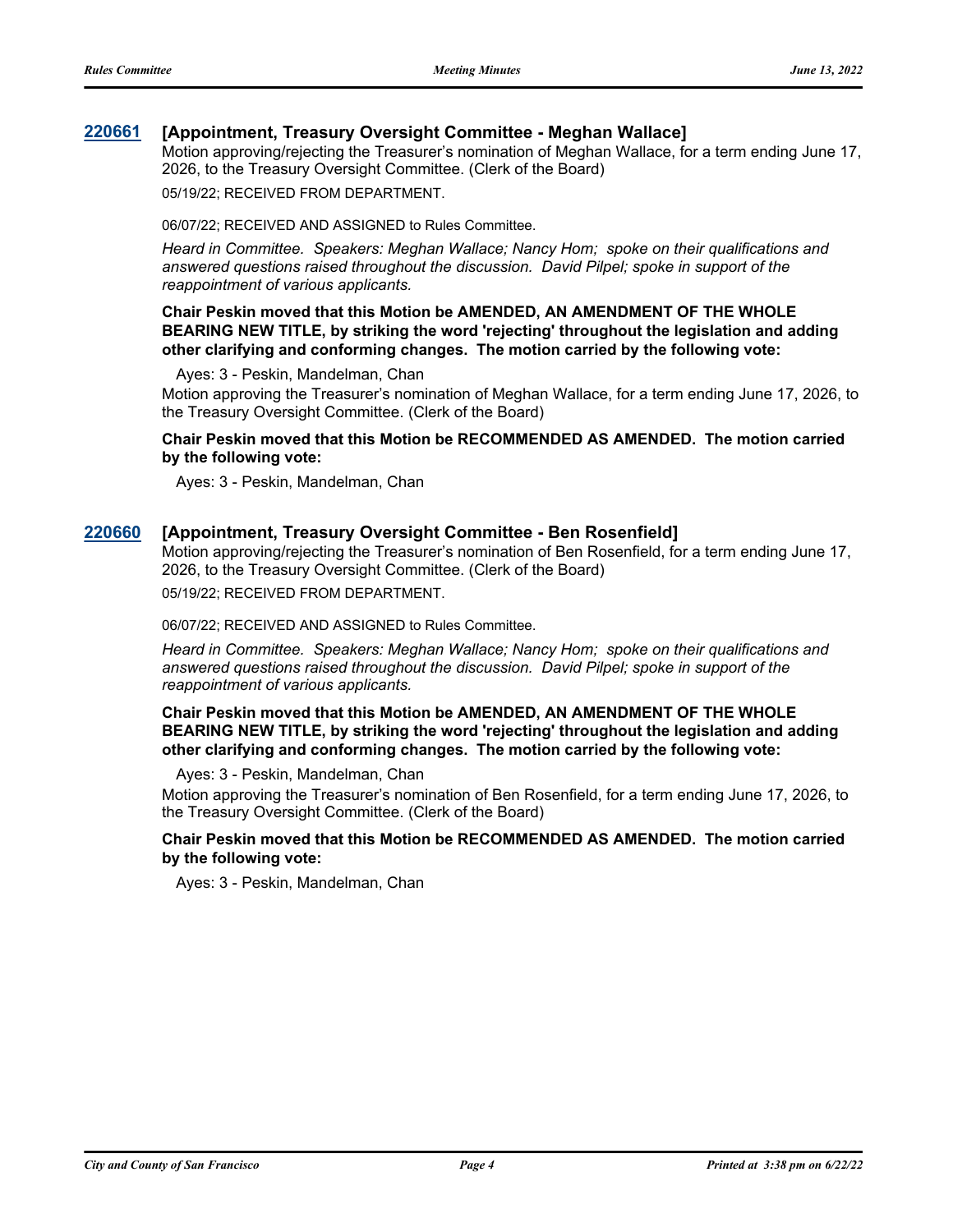#### **[220598](http://sfgov.legistar.com/gateway.aspx?m=l&id=38790) [Memorandum of Understanding - Citywide Amendment]**

#### **Sponsor: Mayor**

Ordinance adopting and implementing an Amendment to the current Memorandums of Understanding and Collective Bargaining Agreements between the City and County of San Francisco and each of the Unions identified in Appendix A, providing for the carry forward to fiscal year 2022-2023 of an additional 80 hours of accrued floating holidays, accrued in lieu holidays, and waiving the 120 hour limitation on the number of hours of compensatory that "Z" designated employees can carry forward under the Memorandum of Understanding with Local 21, the amendment to be effective June 30, 2022.

#### 05/13/22; RECEIVED.

05/17/22; ASSIGNED to Government Audit and Oversight Committee. 5/19/22 - President Walton waived the 30-day rule pursuant to Board Rule No. 3.22.

06/02/22; AMENDED, AN AMENDMENT OF THE WHOLE BEARING NEW TITLE. Heard in Committee. Speakers: Carol Isen, Director (Department of Human Resources) presented information and answered questions raised throughout the dissussion.

06/02/22; REFERRED AS AMENDED to Rules Committee. Heard in Committee. Speakers: Carol Isen, Director; Ardis Graham (Department of Human Resources); presented information and answered questions raised throughout the dissussion.

*Heard in Committee. Speakers: Ardis Graham (Department of Human Resources); Speaker; provided an overview and responded to questions raised throughout the discussion. David Pilpel; spoke on various concerns relating to the hearing matter.*

**Chair Peskin moved that this Ordinance be RECOMMENDED AS COMMITTEE REPORT. The motion carried by the following vote:**

Ayes: 3 - Peskin, Mandelman, Chan

#### **[Memorandum of Understanding - Service Employees International Union, Local 1021: Staff & Per Diem Nurses] [220696](http://sfgov.legistar.com/gateway.aspx?m=l&id=38888)**

#### **Sponsor: Mayor**

Ordinance adopting and implementing the Memorandum of Understanding between the City and County of San Francisco and the Service Employees International Union, Local 1021: Staff & Per Diem Nurses, to be effective July 1, 2022, through June 30, 2024.

06/01/22; RECEIVED.

06/07/22; ASSIGNED to Rules Committee.

*Heard in Committee. Speakers: Ardis Graham (Department of Human Resources); Speaker; provided an overview and responded to questions raised throughout the discussion. David Pilpel; spoke on various concerns relating to the hearing matter.*

**Chair Peskin moved that this Ordinance be RECOMMENDED to the June 22, 2022, Special Board of Supervisors meeting. The motion carried by the following vote:**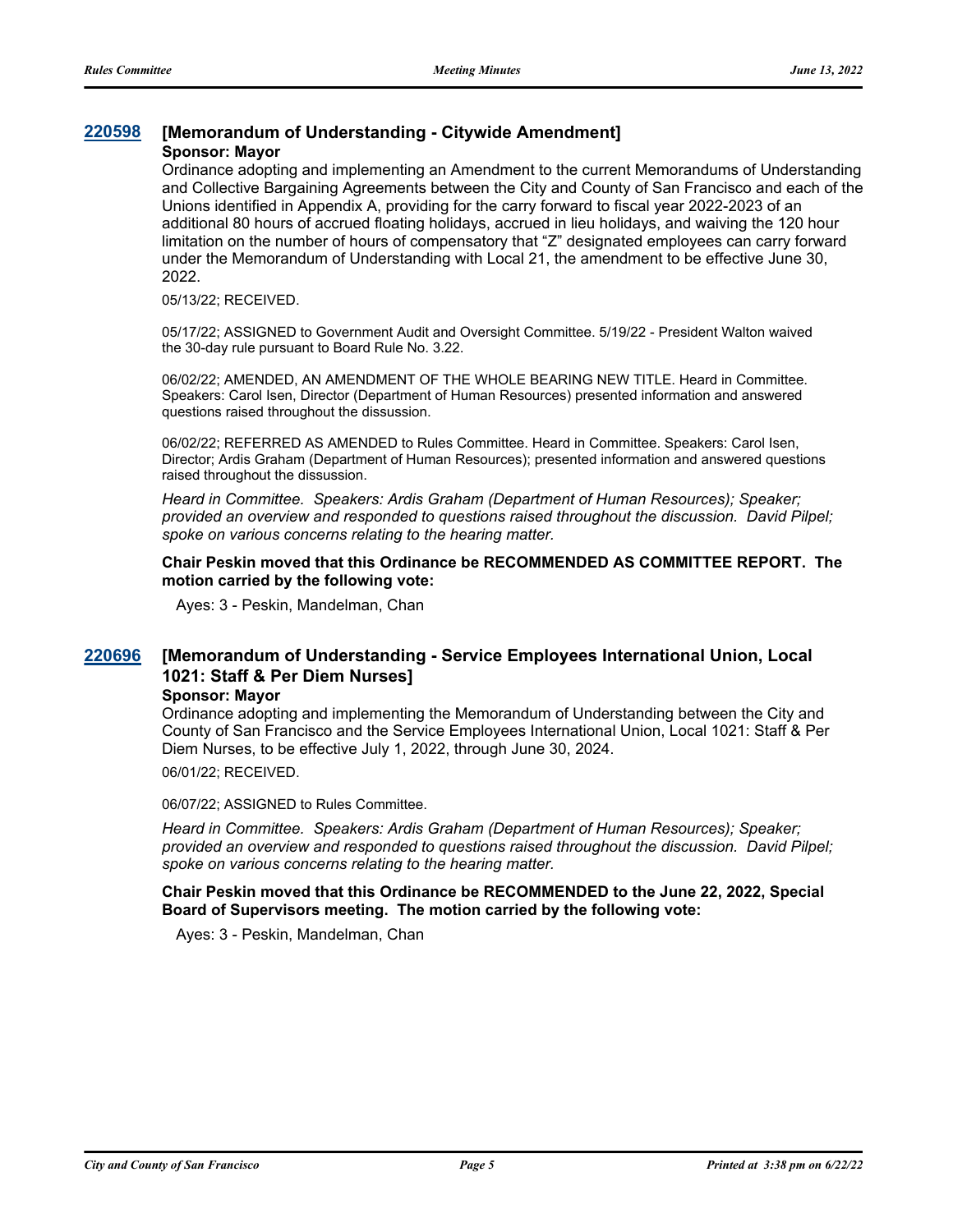#### **[220535](http://sfgov.legistar.com/gateway.aspx?m=l&id=38727) [Charter Amendment - Homelessness Oversight Commission] Sponsors: Safai; Walton**

Charter Amendment (First Draft) to amend the Charter of the City and County of San Francisco to create the Homelessness Oversight Commission ("Commission") to oversee the Department of Homelessness and Supportive Housing; to provide that the Commission lacks jurisdiction to approve or disapprove criteria used to ascertain eligibility or priority for programs and services, where such criteria are required as a condition of funding; and to require the Board of Supervisors to adopt an ordinance amending the Municipal Code to provide that the Commission shall appoint the members of the Local Homeless Coordinating Board and the Shelter Monitoring Committee, and requiring those bodies to advise the Commission, and to require the Our City, Our Home Oversight Committee to advise the Commission and the Health Commission, in lieu of advising the Mayor and the Board of Supervisors, on administration of the Our City, Our Home Fund and on monies appropriated from the Fund; at an election to be held on November 8, 2022.

05/10/22; RESPONSE RECEIVED. Note defined as a project under CEQA Guidelines 15378 and 15060(c) (2).

06/01/22; REFERRED TO DEPARTMENT. Referred to Planning Department for environmental review; Office of the Controller for financial analysis report; and Mayor's Office, Office of the City Attorney, Department of Elections, Ethics Commission, and Homelessness and Supportive Housing for reports and/or comments, pursuant to Rules of Order 2.22.4.

*Heard in Committee. Speakers: Supervisor Ahsha Safai (Board of Supervisors); Emily Cohen (Department of Homelessness and Supportive Housing); Anne Pearson (Office of the City Attorney); provided an overview and responded to questions raised throughout the discussion. Jordan Davis; Aaron Means; Liza Muraswski; Mr. Laksh; Curtis Bradford; Mary Kate Bacalau; David Elliott Lewis; Simone Manganelli; Del Seymour; David Pilpel; spoke in opposition of the matter.*

#### **Chair Peskin moved that this Charter Amendment be AMENDED, AN AMENDMENT OF THE WHOLE BEARING NEW TITLE. The motion carried by the following vote:**

Ayes: 2 - Peskin, Chan

Noes: 1 - Mandelman

Charter Amendment (Second Amendment) to amend the Charter of the City and County of San Francisco to create the Homelessness Oversight Commission ("Commission") to oversee the Department of Homelessness and Supportive Housing; to provide that the Commission lacks jurisdiction to approve or disapprove criteria used to ascertain eligibility or priority for programs and services, where such criteria are required as a condition of funding; to require the Board of Supervisors to adopt an ordinance amending the Municipal Code to provide that the Commission shall appoint the members of the Local Homeless Coordinating Board and the Shelter Monitoring Committee, and requiring those bodies to advise the Commission, and to require the Our City, Our Home Oversight Committee to advise the Commission and the Health Commission, in addition to advising the Mayor and the Board of Supervisors, on administration of the Our City, Our Home Fund and on monies appropriated from the Fund; and to specify that services relating to homelessness are subject to audit by the Controller; at an election to be held on November 8, 2022.

#### **Supervisor Peskin AMENDED, AN AMENDMENT OF THE WHOLE BEARING SAME TITLE by the following vote:**

Ayes: 2 - Peskin, Chan Noes: 1 - Mandelman